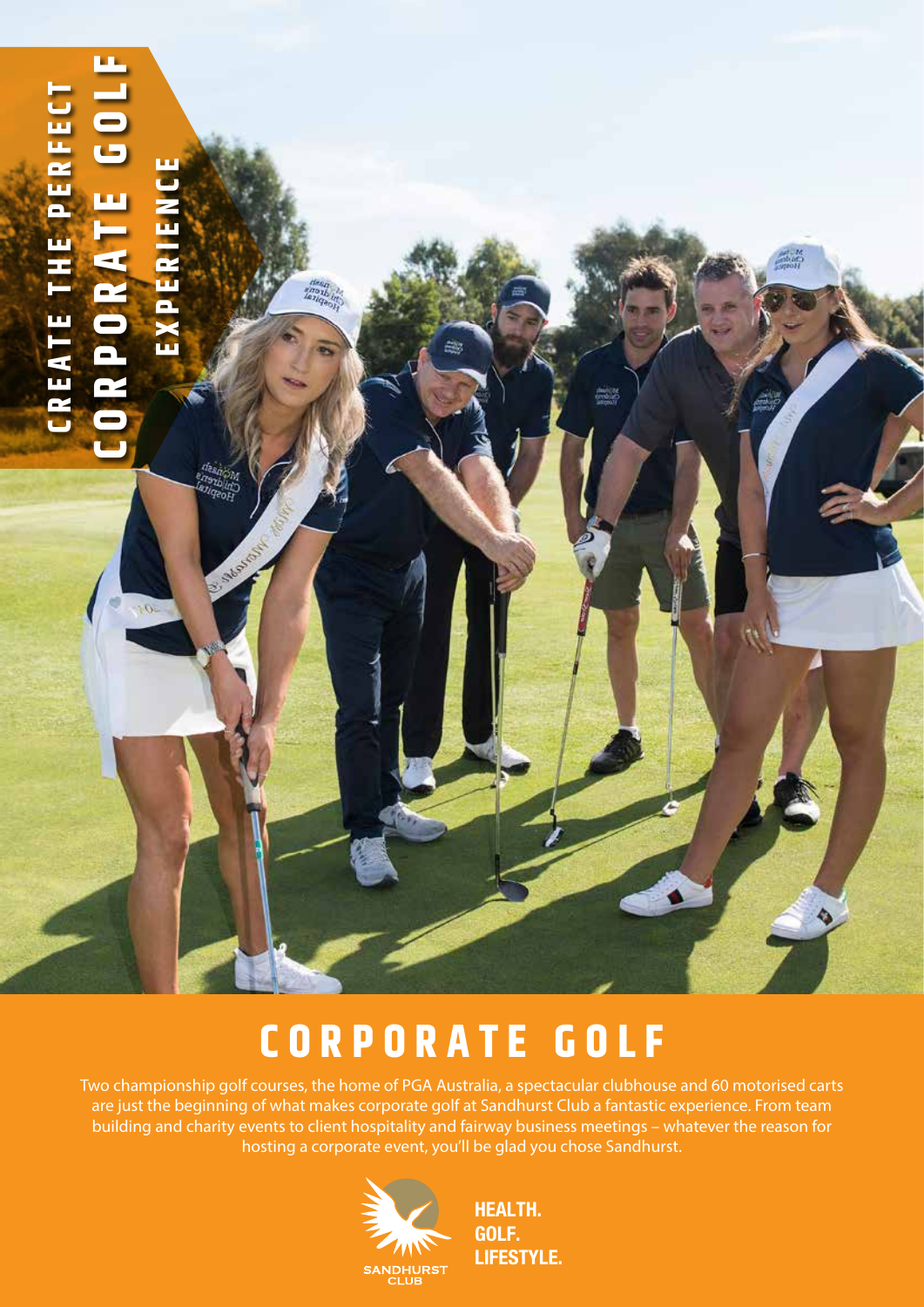### **C HAMPIO N SHIP G O L F**

Two Peter Thomson designed courses, gps enabled motorised carts and a stunning clubhouse are just the beginning of what makes corporate golf at Sandhurst Club a fantastic experience. Our team will assist you with every aspect of your day and ensure your objectives are met, whether they are to entertain clients, build business networks or raise money for charity.



### **NORTH COURSE**

Emphasising strategic shot making and providing a searching test of short game skills, the open styled North Course features large sprawling greens where getting to the putting surface is just the start of the challenge!



### **Champio n s Course**

A dedication to past champions of the Professional Golfers' Association of Australia. Holes on the Sandbelt styled course pay tribute to the relevant skills and attributes of past champions.

### GOLF SHOP, FACILITIES & SERVICES INCLUDING:



Grassed 260m driving range



Practice bunkers and greens





PGA coaches PGA Centre for Learning and Performance



Fully stocked golf shop



### Function space

Modern and flexible function rooms that can be tailored to suit any requirements. Choose from indoor or outdoor spaces for before and after your round.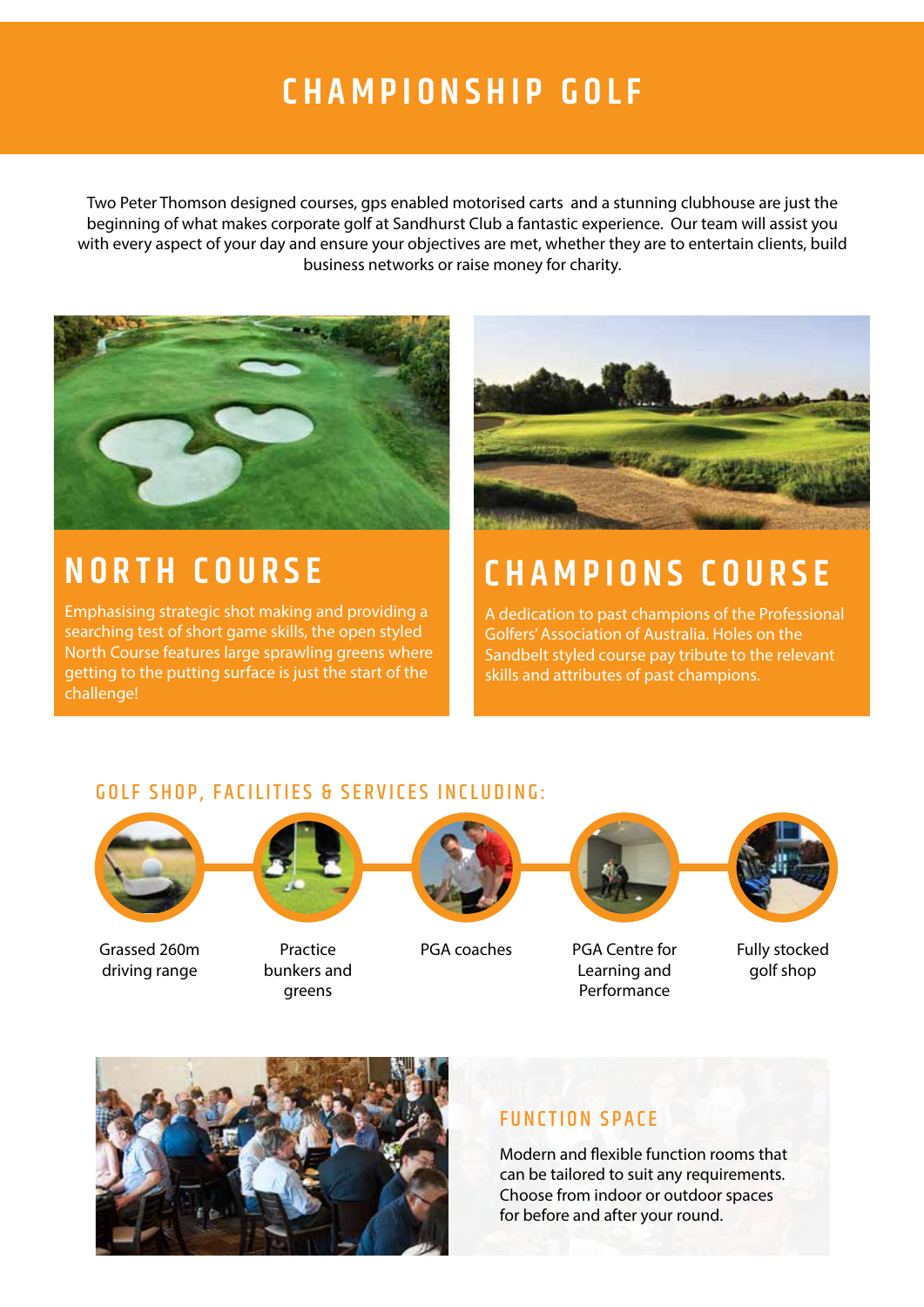### **PLANNING THE DAY**





#### A FEW DETAILS TO KEEP IN MIND...

- • 9-hole or custom options available on request
- • 60 players required for a full-course shotgun start
- • Minimum 20 players
- • Pricing valid Monday Friday, October April
- • Prices are not valid on public holidays
- \$1000 deposit required at time of booking
- • Final numbers and full prepayment is due 7 days prior to the function date unless credit arrangements have been approved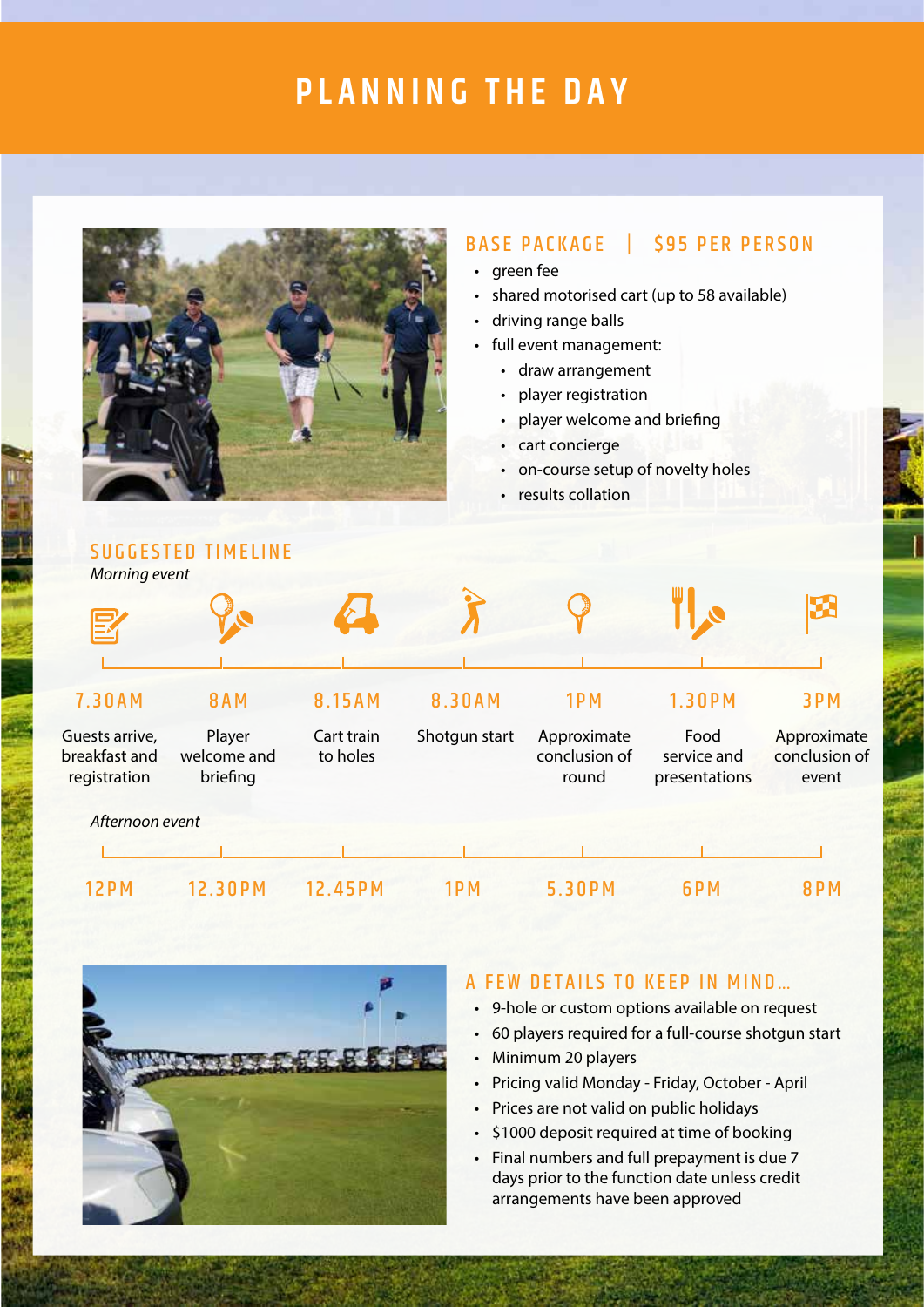### **pre g o lf c ateri ng**



### **BREAKFAST**

| Bacon and egg rolls, freshly baked<br>muffins and an assortment of fresh fruit juices | \$16.50 |  |
|---------------------------------------------------------------------------------------|---------|--|
| Bacon and egg rolls                                                                   | \$10.00 |  |
| Additional breakfast options available on request                                     |         |  |

### LUNCH

**\$15 per person** - choose three items *(no more than two from the hot selections)*



### COLD SELECTIONS

Two-point assorted sandwiches (chicken, avocado / ham, pickles / beef, mustard)

Tandoori chicken wrap with pickled cucumber, onions and yoghurt

Vietnamese chicken roll with teriyaki chicken strips, kewpie mayo and kimchi

Assorted sushi rolls with wasabi citrus dip (gf) (2pieces each)

Moroccan salad with roasted butternut pumpkin, chickpeas, grilled eggplant, capsicum, baby spinach and dukkah (gf)

Hungarian salami, roast capsicum, jalapenos and feta in a Turkish roll

Crispy chicken schnitzel, guacamole and coleslaw in a soft baguette

 **\$20 per person** - choose four items *(two from cold selection, two from hot selection)*



### Hot selections

Homemade sausage rolls with roasted fennel seeds and chilli

Beef party pies with tomato relish

Mini quiche with grilled vegetables, feta and fresh herbs (v)

Toasted chicken focaccia with crumbed chicken, bacon, tomato relish and melted cheese

Sticky pork pockets with slow cooked pork, chilli caramel and Asian pickles in a steamed bun (gf)

Cheesy ham paninis with honey ham, seeded mustard, pickled peppers and melted cheese

Caramelised chicken skewers with honey, preserved lemon and garlic marinade (gf)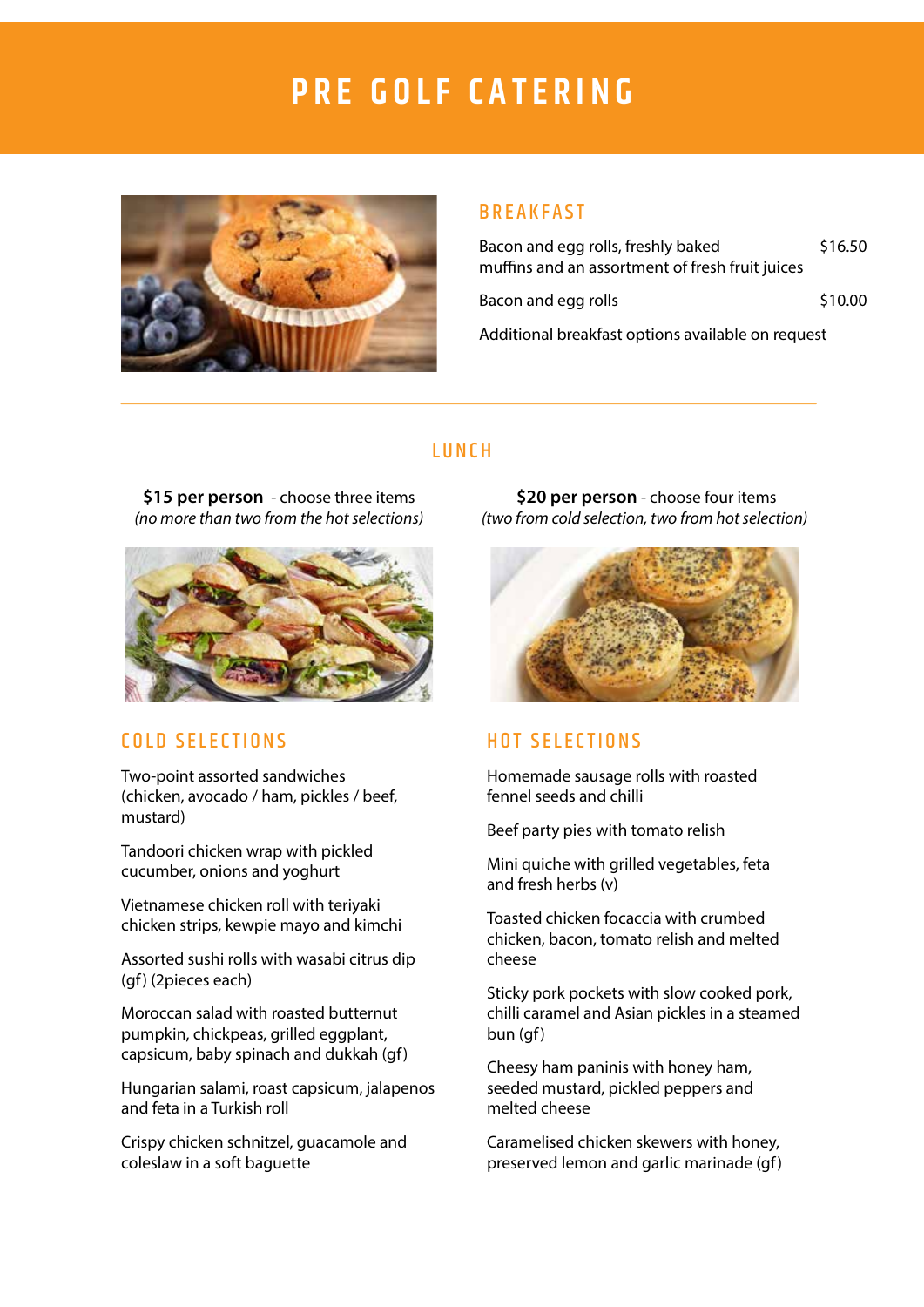### **post g o lf c ateri ng**



### Gourmet BBQ

**\$32.50 per person Minimum 30 guests**

*Self-serve buffet (portions are not unlimited)*

Gourmet lamb and rosemary sausages

Memphis style spice rubbed chicken steaks

Quick grilled tender minute steaks

Beef brisket burgers

Chef's selection of three salads and sides



### DELUXE BBQ

**\$40.50 per person Minimum 20 guests** 

*Self-serve buffet (portions are not unlimited)*

#### Mains

Grilled lamb chops, garlic and rosemary

Smoked beef brisket

Portuguese style grilled chicken

Pulled pork shoulder

Grilled corn, smoked paprika and lime

Baked potatoes, sour cream

Chef's selection of three salads and sides



#### **DESSERT**

Chocolate mud cake, butterscotch and Chantilly cream

*Vegetarian and vegan options available on request.* 

*2 and 3-course banquet menus and cocktail menus available on request*

### **On - c ourse c ateri ng**



Looking to fuel your guest while they play. We have a range of on-course catering options to help take your corporate day to the next level. Menus available upon request. All dietary requirements can be catered for with advance notice.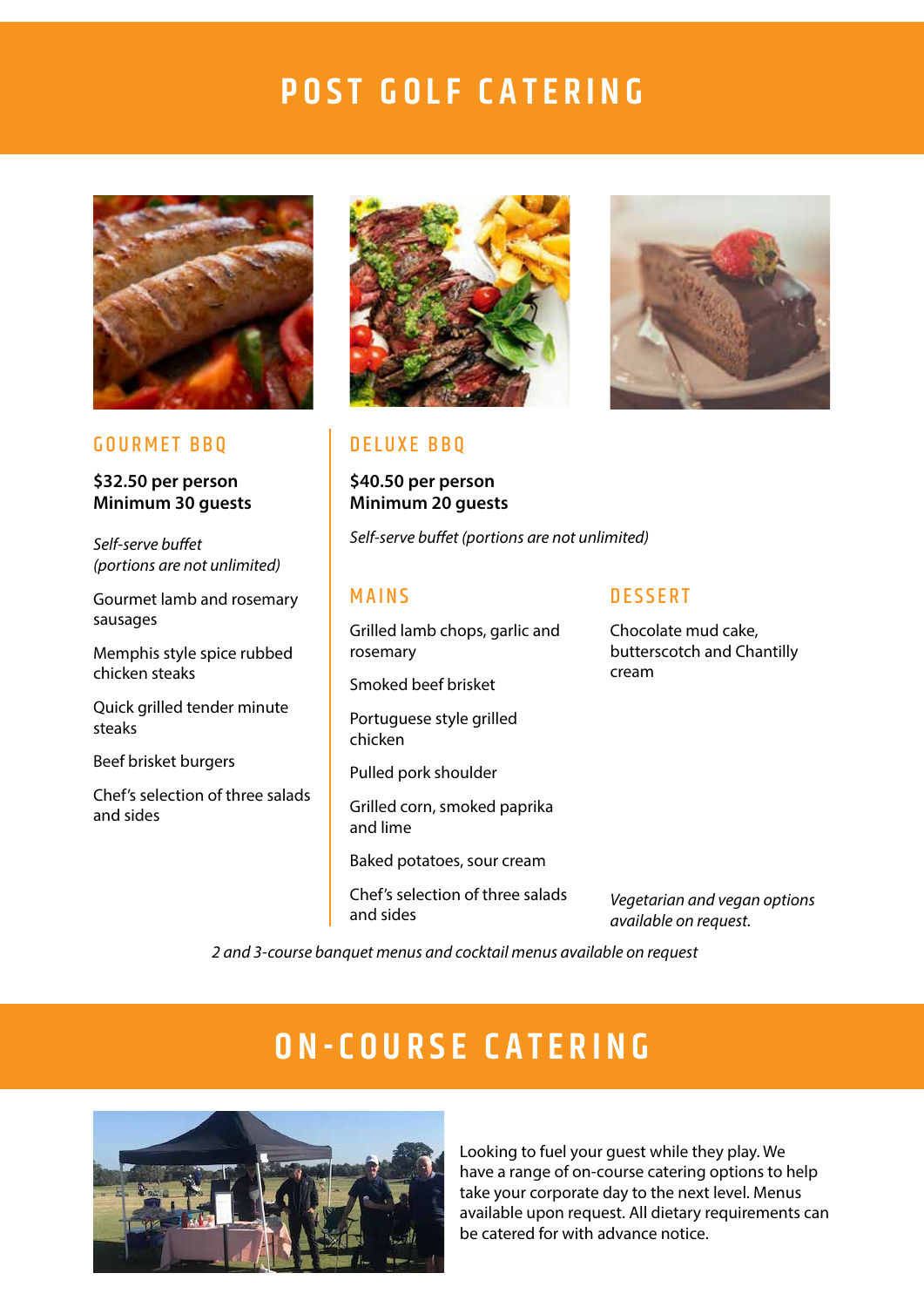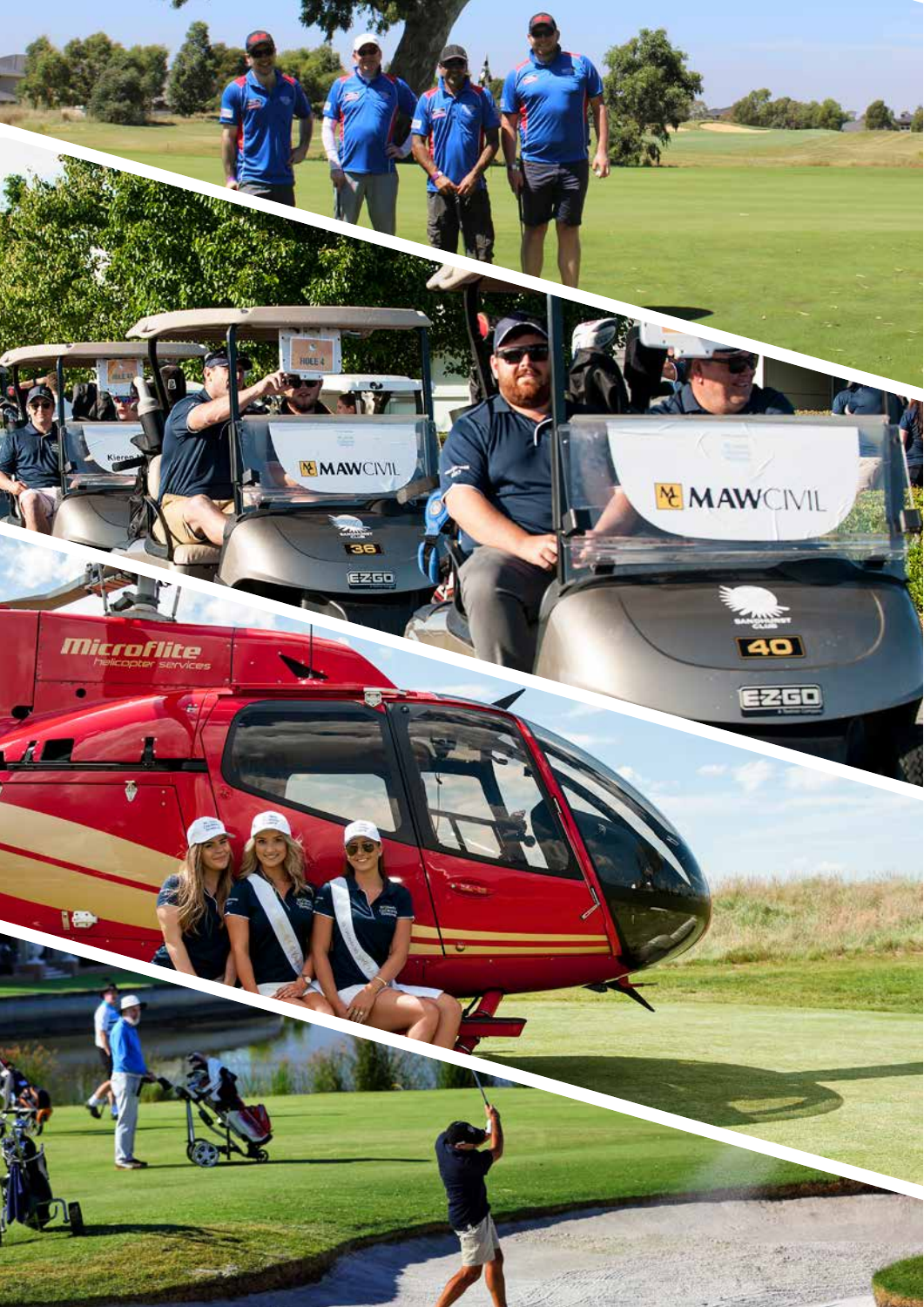### **BAR ARRANGEMENTS**

### **BAR TAB (ON** consumption)

Host allocates a monetary amount to be placed on the bar and selects drinks to be served. As the tab depletes, host can increase the tab or turn it into a cash bar.

### **CASH BAR**

Guests pay for drinks on consumption.

### BEVERAGE PACKAGES

Packages include unlimited house wines, standard tap beers, soft drinks and juices. Packages are served in accordance with our Responsible Service of Alcohol Policy.

Basic spirits can be added for \$10 per person (4 hour package). Custom packages can be quoted on request.

4 hours \$35 per person 4.5 hours \$37.50 per person

### TAP BEER

| Carlton Draught pot | \$4.95 |
|---------------------|--------|
| Cascade Light pot   | \$4.75 |

### **BOTTLED BEERS AND** mixers

| Crown Lager           |     | \$7.80      |
|-----------------------|-----|-------------|
| Corona                |     | \$8.10      |
| Cascade Premium Light |     | \$4.90      |
| Pure Blonde           |     | \$7         |
| Premix cans           |     | from \$8.70 |
| <b>HOUSE WINES</b>    | G   | B           |
| Shiraz / Cabernet     | \$8 | \$28        |
| Chardonnay            | \$8 | \$28        |

| ---      |
|----------|
| \$8 \$28 |
| \$8 \$28 |
| \$8 \$28 |
| \$8 \$26 |
|          |

Looking to wow your guest with premium wine offerings? We have a carefully selected seasonal wine list to choose from upon request.

### **SPIRITS**

A large selection of basic and premium spirits is available

Basic spirits from \$8

### SOFT DRINK AND JUICES

| Post mix glass | from $$3.60$ |
|----------------|--------------|
| Juice          | from $$3.60$ |

#### Hot drinks

A variety of hot beverages are available. Coffee, tea and hot chocolate from \$4

All prices are current as of August 2018 and may change without notice

### On-course drinks cart

#### **INCLUSIONS**

- 1 cart for 50+ players
- • 2 carts for 80+ players
- • Items can be on a tab or cash purchase
- • Additional cart with driver \$150

#### **SNACKS**

| Chocolate bar   | \$4.00 |
|-----------------|--------|
| Beer nuts       | \$3.60 |
| Peanuts         | \$3.90 |
| Cashews         | \$4.90 |
| Powerade bottle | \$5.00 |

#### **DRINKS**

| Carlton Draught can  | \$5.50 |
|----------------------|--------|
| Cascade Light can    | \$4.90 |
| Mount Franklin water | \$3.45 |
| Pump water bottle    | \$5.00 |
| Sparkling water      | \$3.60 |
| Soft drink           | S4.60  |